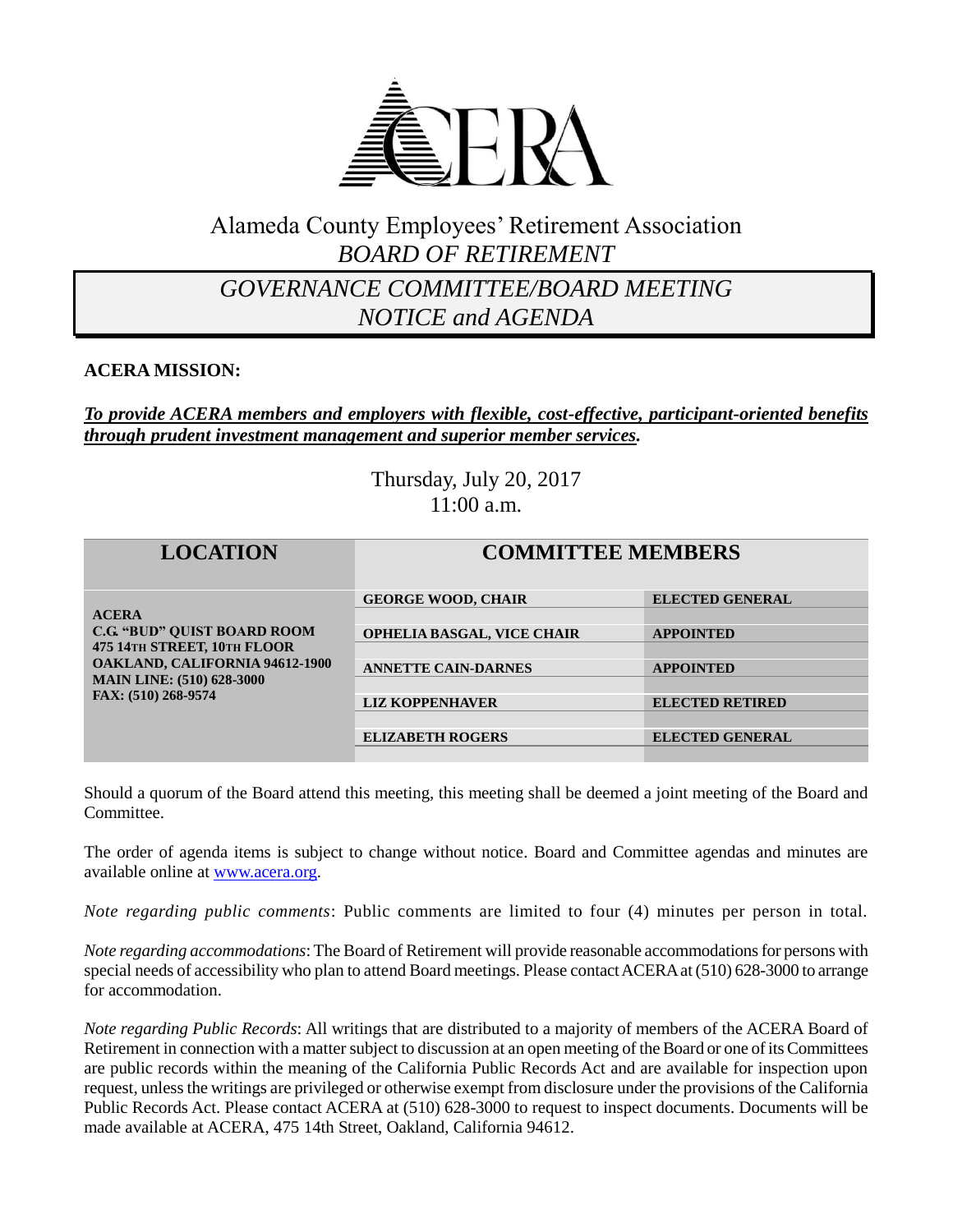# *GOVERNANCE COMMITTEE/BOARD MEETING*

**NOTICE and AGENDA, Page 2 of 3 – Thursday, July 20, 2017**

# **Call to Order:** 11:00 a.m.

#### **Action Items: Matters for Discussion and Possible Motion by the Committee**

- **1. Review, Discussion and Possible Motion to Adopt amendments and renew the** *Board Elections Policy*
	- Recommendation The Governance Committee advises the Board of Retirement that it finds the content of the *Board Elections Policy* is appropriate and continues to meet the needs of ACERA and should be renewed **with/without** revisions as recommended by Staff.

– Lori K. Schnall

- **2. Review, Discussion and Possible Motion to Adopt amendments and renew the** *Conflict of Interest Code*
	- Recommendation The Governance Committee advises the Board of Retirement that it finds the content of the *Conflict of Interest Code* is appropriate and continues to meet the needs of ACERA and should be renewed **with/without** revisions as recommended by Staff.

– Lori K. Schnall

#### **3. Review, Discussion and Possible Motion to Adopt amendments and renew the** *CEO Annual Performance Evaluation Policy*

■ Recommendation – The Governance Committee advises the Board of Retirement that it finds the content of the *CEO Annual Performance Evaluation Policy* is appropriate and continues to meet the needs of ACERA and should be renewed **with/without** revisions as recommended by Staff.

– Lori K. Schnall

#### **4. Review, Discussion and Possible Motion to Adopt amendments and renew the** *Media Policy*

■ Recommendation – The Governance Committee advises the Board of Retirement that it finds the content of the *Media Policy* is appropriate and continues to meet the needs of ACERA and should be renewed **with/without** revisions as recommended by Staff.

– Lori K. Schnall